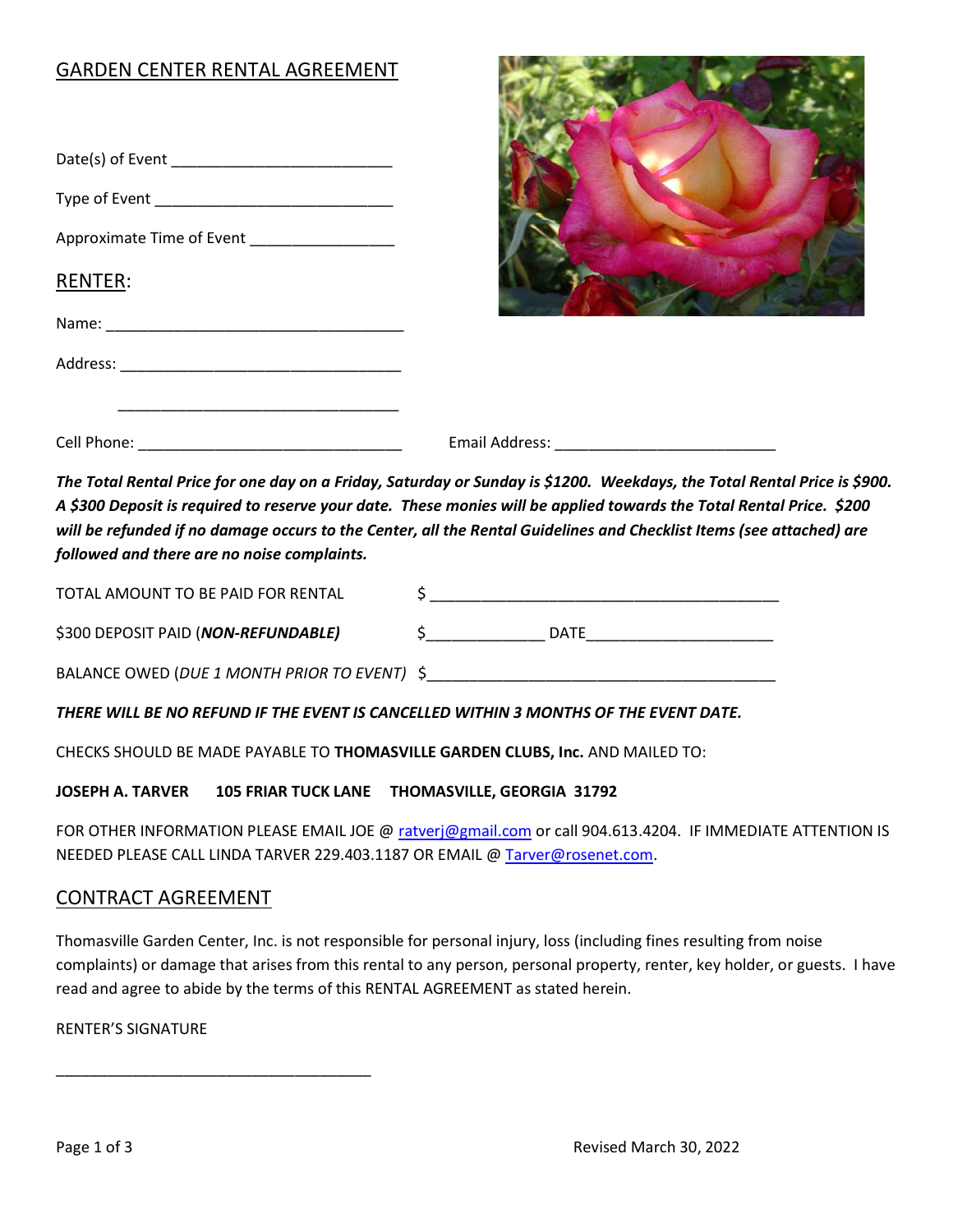#### AMENITIES INCLUDED IN RENTAL COST OF GARDEN CENTER

| 12 - 60 inch Round Tables                   | Grand Piano         |
|---------------------------------------------|---------------------|
| 12 - 8 Foot Banquet Tables                  | <b>Full Kitchen</b> |
| 125 – White Folding Chairs                  | <b>Ballroom</b>     |
| Patio with Fountain Structure (non-working) | Handicap Accessible |

CAPACITY (approximate): 120 seated at round tables; 150 for seated meeting event; 250 for standing receptions and parties. Ballroom is 54' x 29'. Library is 24' x 24'.

#### RENTAL GUIDELINES

- 1. A code to the lockbox located at one of the rear doors will be provided no later than 8:00 am of the rental date if all day was rented. If half day was rented, the code will be provided no later than 11:00 am. No early entry is allowed without additional fees.
- 2. All clean up must be accomplished by midnight of the day of the event. If not completed, the loss of the Deposit and/or additional charges may be in order.
- 3. Chairs and tables are stored in a closet and MUST be returned to this area according to the chart shown on the wall in said closet.
- 4. The Garden Center has the piano tuned annually. Additional requested tuning will be at the expense of the renter.
- 5. Lights for the gazebo are not provided. For the outside lights to work, the power must be turned on in the electrical box located outside of the kitchen door.
- 6. WE ARE LOCATED IN A RESIDENTIAL NEIGHBORHOOD. ALL MUSIC MUST BE INDOORS WITH THE WINDOWS AND DOORS CLOSED. MUSIC SHOULD CONCLUDE AT 11:00 PM. PLEASE KEEP MUSIC AT AN ACCEPTABLE LEVEL.
- 7. If alcoholic beverages are served, there can be no charges due to permitting conditions.
- 8. HELIUM FILLED BALLOONS, CONFETTI, RICE, BIRD SEED, GLITTER OR BUBBLES MUST NOT BE USED INSIDE THE BUILDING.
- 9. PLEASE DO NOT NAIL, GLUE OR TACK ANYTHING TO THE WALLS, PANELING OR WINDOW TREATMENTS.
- 10. Three large City Garbage Containers are provided. Any overflow should be removed by renter.
- 11. Ceiling fans should remain on at all times, even after you leave.
- 12. Furnishings should be returned to their original location.
- 13. The renter is responsible for providing table cloths, utensils, cleaning detergent, paper towels, dish towels, additional trash bags and ice as required or needed.
- 14. The renter is responsible for tidying up behind themselves prior to leaving. The Garden Center will provide a "deep clean" of restrooms including mopping of the overall area.
- 15. A small chest freezer is provided inside the closet at side door.
- 16. The RENTER is financially responsible for damage done to the property and will be billed accordingly. This includes additional cleaning charges. No property belonging to the Garden Center shall be removed from the premises.

| Initials: |       |
|-----------|-------|
|           | Date: |